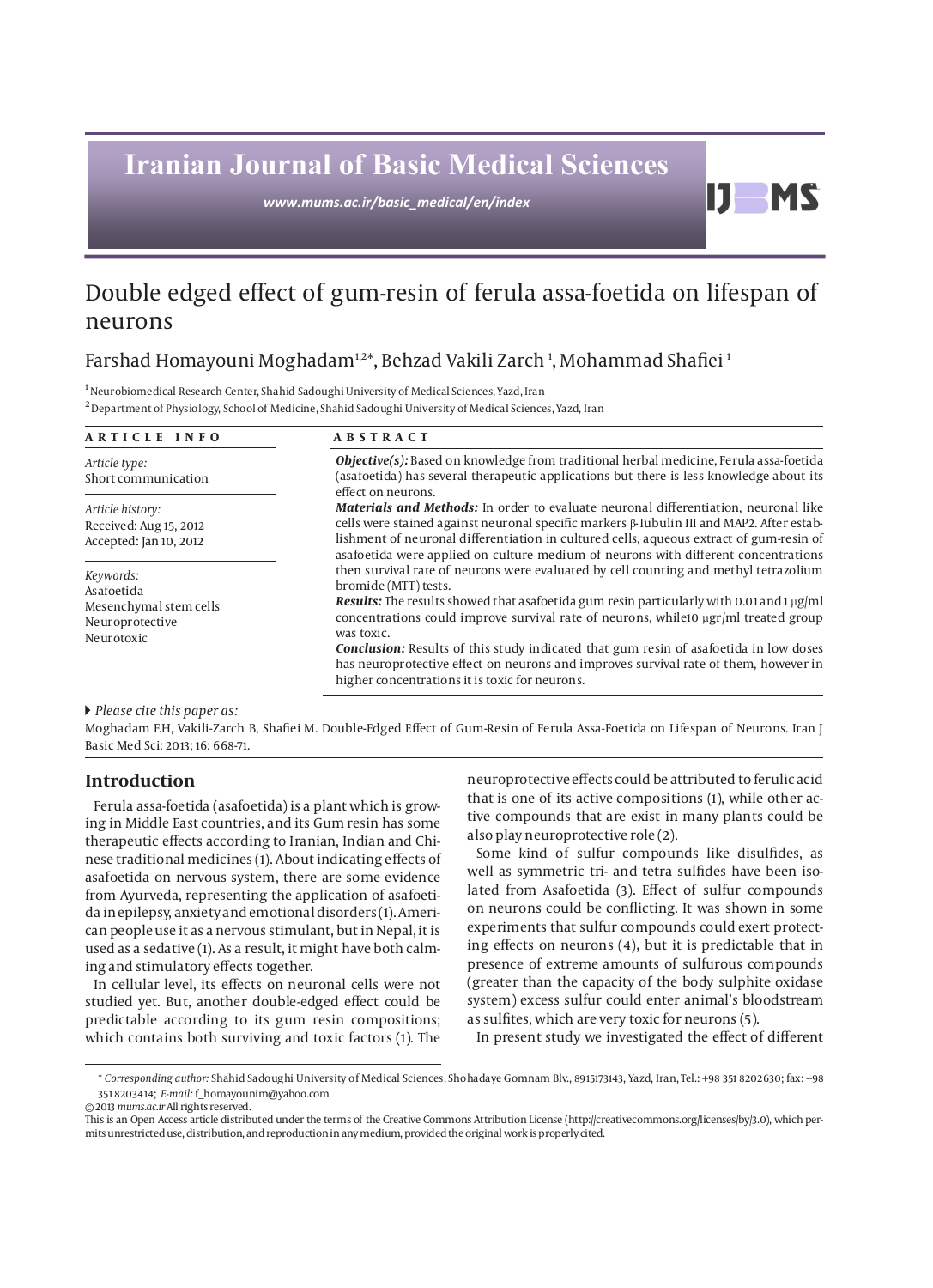concentrations of asafoetida resin, solved in culture medium, on the survival rate of neurons. Neurons were produced from rat mesenchymal stem cells (MSCs) by using chemical induction methods (6). The adult bone marrow stem cells or MSCs have potentiality for self-renewal and proliferation (6). Under specified conditions, they could differentiate to multiple cell lineages, such as osteoblasts, adipocytes, chondrocytes, myoblasts, hepatocytes and neurons (6-9). There are some induction protocols to generate neurons from these cells, and by using some of them there would be a high neuronal differentiation rate (6,7). These neurons were named neuron-like cells primarily, but complementary studies demonstrated that these neuron-like cells could exhibit several electrophysiological key properties regarding to neurons including expression of neuronal markers and firing of action potentials (7). These cells are easy producible and it makes them a good source for in-vitro drug screening studies.

# **Materials and Methods**

# *Cell culture*

All media were purchased from Gibco (Invitrogen), unless otherwise specified. Bone marrow was obtained from tibia and femoral bones of Adult Wistar rats (weighting 250-300g) by aspiration, and then suspended in 10 ml of Dulbecco's modified Eagle's medium (DMEM). Cells were centrifuged, and 10<sup>8</sup> cells were seeded on 10 cm tissue culture plates. After 24 hr incubation in DMEM+10% fetal bovine serum (FBS), just mesenchymal stem cells were the cells which attached to culture plates and nonadherent cells were removed by medium change. Cells were cultured for 7-10 days to became confluent, and then they were re-suspended with 0.25% trypsin in 1mM EDTA and sub-cultured for several times. MSCs with passage 4-6 were used for neuronal induction (6).

For neuronal induction MSCs were seeded at 1×105 cells per well in 6-well plates and were incubated in 5% CO<sub>2</sub> and 37°C temperature with 95% humidity in DMEM+10%FBS. Next day cells were cultured in pre-induction medium containing DMEM supplemented with 0.01% β-mercaptoethanol (2ME, Sigma) and 20% FBS for 24 hr, neuronal induction continued by 5 hours incubation in induction serum free medium consisted of DMEM plus 2% dimethylsulfoxide (DMSO, Sigma) and 0.1% 2ME (6). Medium changed after 5 hours with Neurobasal medium (NB) supplemented with 2mM glutamine, 0.1mM non-essential amino acids , 1% N2 supplement, and 1% FBS. To evaluate the effect of asafoetida on neurons, 1mg/ml stock solution of asafoetida was prepared by solving its resin-gum in NB medium and filtered by using 0.2µm filter. Then above solvent added to the culture medium of neurons with different ratios to acquire final concentrations of: 0, 0.001, 0.01, 0.1, 1 and 10 µg/ml. Cells were cultured for 48 hr in mediums containing asafoetida, above experiments repeated three times for each group of asafoetida treatments.

#### *Immunocytochemical staining*

Cells were stained against neuronal specific markers β-Tubulin III, MAP2, and cells nuclei counterstained with Propidium Iodide (PI). Immunofluorescent staining were performed after fixation of cells with cold 4% paraformaldehyde (Sigma; P6148) for 10 min then cells were rinsed three times with PBS–tween-20 (0.05%) followed by 30 min incubation with 5% goat normal serum +0.3% bovine serum albumin+0.25% Triton X-100 in Tris-buffered saline (TBS). Staining continued by overnight incubation at 4°C with primary antibodies; microtubule associated protein 2 (Map2, Sigma M2320, 1:250) and β-Tubulin III (Sigma T8660, 1:200) diluted in BSA (0.1%)-PBS-tween20 (0.05%), then, after three times rinsing with PBS–tween-20 (0.05%), cells were incubated with FITC-conjugated secondary antibody goat anti-mouse (Chemicon, AP124F, 1:100), diluted in BSA (0.1%)-PBS-tween20(0.05%), for 30 min at room temperature. Nuclei of cells were counterstained by 5 min incubation with Propidium Iodide (PI, 0.2 mg/ ml, Sigma; P4170) followed by 3 times rinsing with PBStween-20. After staining 20 pictures captured from 20 different sites of each culture well with 20× magnifications and number of cells stained against Map2 and PI were counted in each image.

#### *Measurement of cell viability*

Cell viability measured with the 3-(4,5-dimethyl-2thiazolyl)-2,5-diphenyl-2H-tetrazolium bromide (MTT, Sigma) assay which is indicating the cellular mitochondrial dehydrogenase activity in living cells (10). For this purpose every sample test repeated 6 times for each treatment group. Two days after initiation of asafoetida treatment, cells in each well of 6-well culture dishes were exposed to 1ml MTT (5mg/ml) in phenol red free medium and incubated for 2 hr. Culture mediums were removed and replaced with 1 ml of DMSO. Absorbance of each well was measured at 570nm by spectrophotometer and results expressed as percentage of control.

#### *Statistical analysis*

The data collected from cell counts were presented as: number of cells stained against Map2, and ratio of Map2/ PI stained cells for each image, following ratio considered as a neuronal differentiation rate. The data were analyzed using paired student t-test. All the data expressed as mean ± standard error of mean (SEM), and *P<*0.05 considered as significant.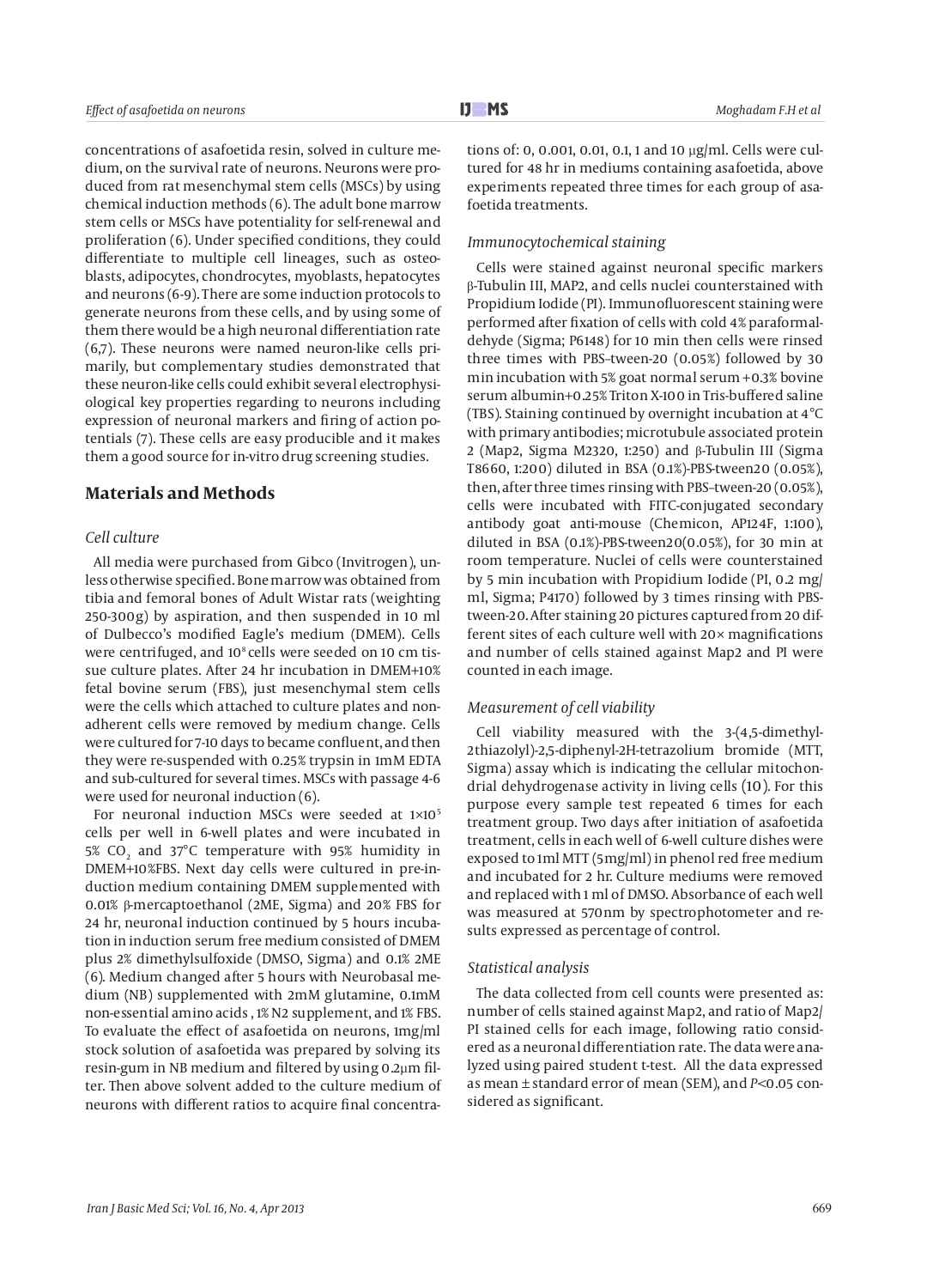# **Results**

## *Effect of DMSO and 2ME on neuronal differentiation*

Five hours after exposure to 2%DMSO and 0.1% 2ME there was a great change in morphology of MSCs and they acquired neuronal phenotype. These cells also expressed neuronal specific markers Map2 and β-Tubulin III. Five hours after initiation of induction one sample group of cells stained against β-Tubulin III and MAP2 and nuclei stained by PI and the ratios of stained cells against non-stained cells were 92.35% ±9.61% for β-Tubulin III and 88.49%±7.83% for MAP2.

#### *Effect of asafoetida on survival rate of neurons*

According to previous studies, forty eight hours after induction there was an apparent cell death in all treated and not treated groups (12). Based on MTT assay (Figure 1A), in some groups especially in 0.1 µg/ml treated group this cell death was lower and it was significantly different compared with non-treated group (*P<*0.001), in 1 µg/ ml treated group there was also higher rate of survival and was statistically significant compared with control (*P<*0.001). However, the survival rate in 1 µg/ml treated group was not as high as 0.1 µg/ml treated group. On the other hand, in 10 µg/ml treated group there was higher rate of apoptosis compared with control (*P<*0.004). While, in 0.01 & 0.001 µg/ml treated groups there were not statistically significant differences compared with control. According to the results of neuronal cell count in different groups, the ratios of neurons against other cells were not changed significantly between all groups. But there were apparent changes between groups in total number of neurons counted in each image (Figure 1B). Asafoetida with 0.1 µg/ml concentration in culture media strongly prevents this cell death as shown in figure 2. Mean number of MAP2 stained neurons per each image were 31.46±8.65 and 22.57±9.59 in 0.1 µg/ml and 1 µg/ ml treated groups respectively and they were statistically different in comparison with control group 17.41±6.49 (*P*≤0.0001 and *P*≤0.001). In other groups of treatment, 0.01 and 0.001 µg/ml, number of neurons was near to control 16.75±8.59 and 15.54±7.17 respectively. While in 10 µg/ml treated group there was lower rate of neurons, 10.89±5.99 compared with control (*P<*0.0001).

#### **Discussion**

Above data indicates that asafoetida; dose dependently has both neuroprotective and neurotoxic effects on neuronal like cells. Resin-gum of asafoetida, solved in the culture medium of neurons, exerts protective effects in low doses between 0.1-1 µg/ml, while it was neurodegenerative in doses above 1 µg/ml. Neuroprotective effects could be attributed to existence of different kinds of



Figure 1. A: effect of 48h treatment with 0-10µg/ml of Asafoetida on survival rate of neurons derived from rat MSCs (×<0.05). The relative number of cells per well was determined by MTT assay. B: mean number of neurons stained against Map2 in images after 48h treatment with 0–10 µg/ ml of Asafoetida (×<0.001 & ××<0.0001). The data presented as the mean ± SEM.



**Figure 2.** Cells treated with different concentrations of asafoetida and stained against Map2 (green) and PI (red). Treatment groups were: A: 0, B: 0.001, C: 0.01, D: 0.1, E: 1 and F: 10µgr/ml of asafoetida. There were higher numbers of neurons in D&E compared to other groups. Magnification 20X.